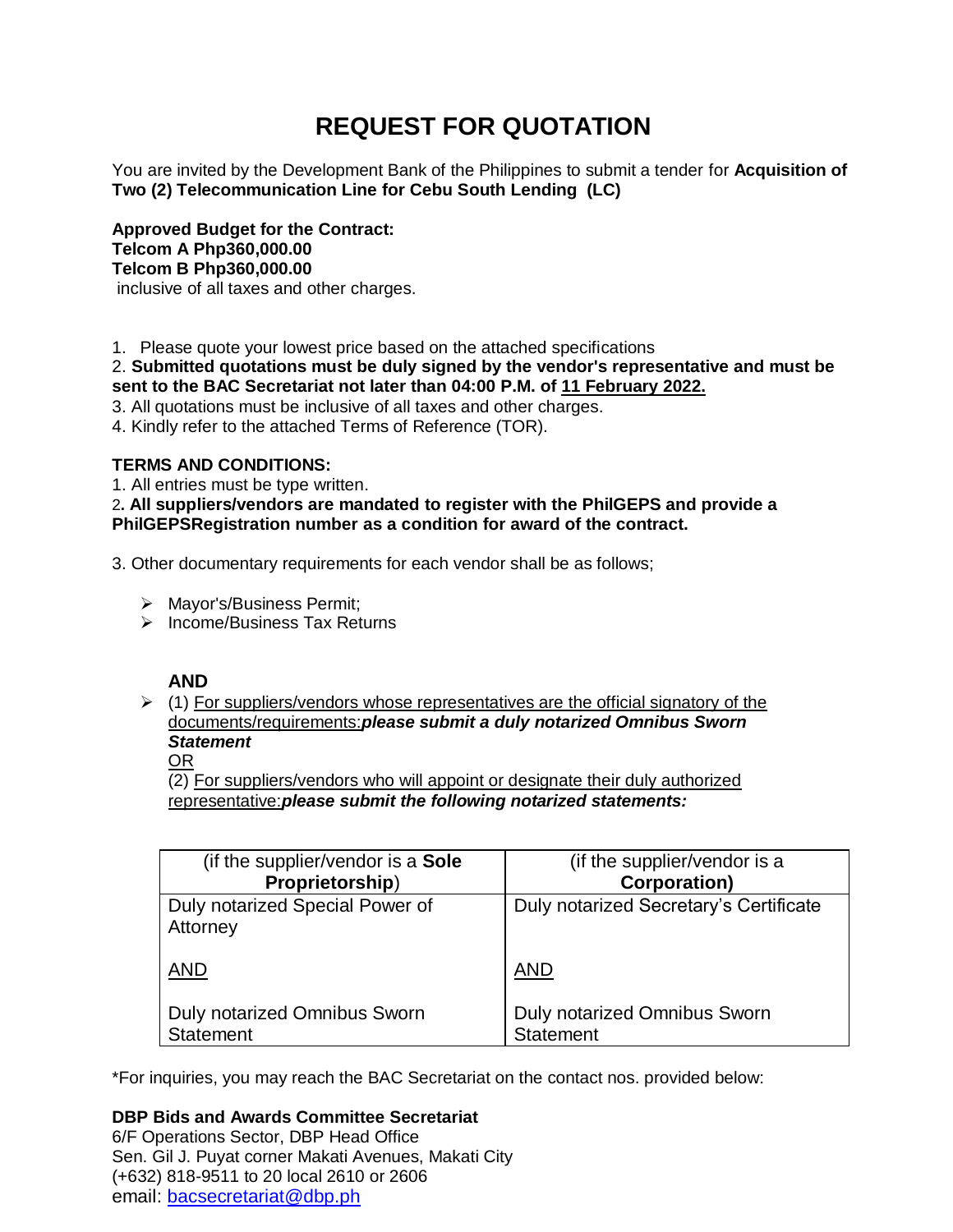Annex A

## ACQUISITION OF NEW, ADDITIONAL AND/OR REPLACEMENT TELECOMMUNICATION LINE/CONNECTIVITY SERVICE FOR THE DEVELOPMENT BANK OF THE PHILIPPINES (DBP)-CEBU SOUTH LENDING CENTER

APPROVED BUDGET FOR THE CONTRACT: Telco A: Php 360,000 Telco B: Php 480,000- $360,10$ 

#### **TECHNICAL SPECIFICATIONS**

#### A. BACKGROUND

The telecommunication connectivity service (line) is for the connection of DBP online systems, services and facilities in any of the following DBP remote sites:

A.1. Branch Office, including:

A.1.a. Lending Center A.1.b. Cash Center A.1.c. Branch-Lite Unit

A.2. Automated Teller Machine (ATM)

#### **B. OBJECTIVE**

To acquire stable, reliable and secure telecommunication connectivity/line service to link DBP remote sites to the Head Office from an authorized and qualified telecommunication service provider (Telco).

#### C. COVERAGE OF THE CONTRACT

The contract will be for a one (1) year period starting from date of acceptance of service with the option for automatic renewal.

#### D. MINIMUM SPECIFICATIONS

- D.1. Connectivity/Line Service Availability
	- > The minimum availability of service is 99.6%.
- D.2. Connectivity/Line Specifications
- D.2.a. Branch Office  $\sqrt{ }$ 
	- D.2.a.i. Wired MPLS/VPN, Radio Last Mile or VSAT connection with minimum of 2 Mbps bandwidth
	- D.2.a.ii. Must be Ku Band or C Band for the VSAT
	- D.2.a.iii. Inclusive network equipment, such as router and or router/modem, must not be on End-of-Life/End-of-Support status within the contract period
	- D.2.2.iv. Router must support GRE/mGRE tunnaling and IP Security (ex dynamic VPN) and SNMP
	- D.2.a.v. DBP shall have the full access of the router
	- D.2.a.vi. Provide near real time and historical link monitoring
- D.2.b. ATM Wired п
	- D.2.b.i. VPN connection at least 128 Kbps via MPLS
	- D.2.b.ii. Inclusive network equipment, such as router and or router/modem, must not be on End-of-Life/End-of-Support status within the contract period
	- D.2.b.iii. Support GRE tunneling and SNMP
	- D.2.b.iv. Provide near real time and historical link monitoring

Page 1 of  $\leftarrow$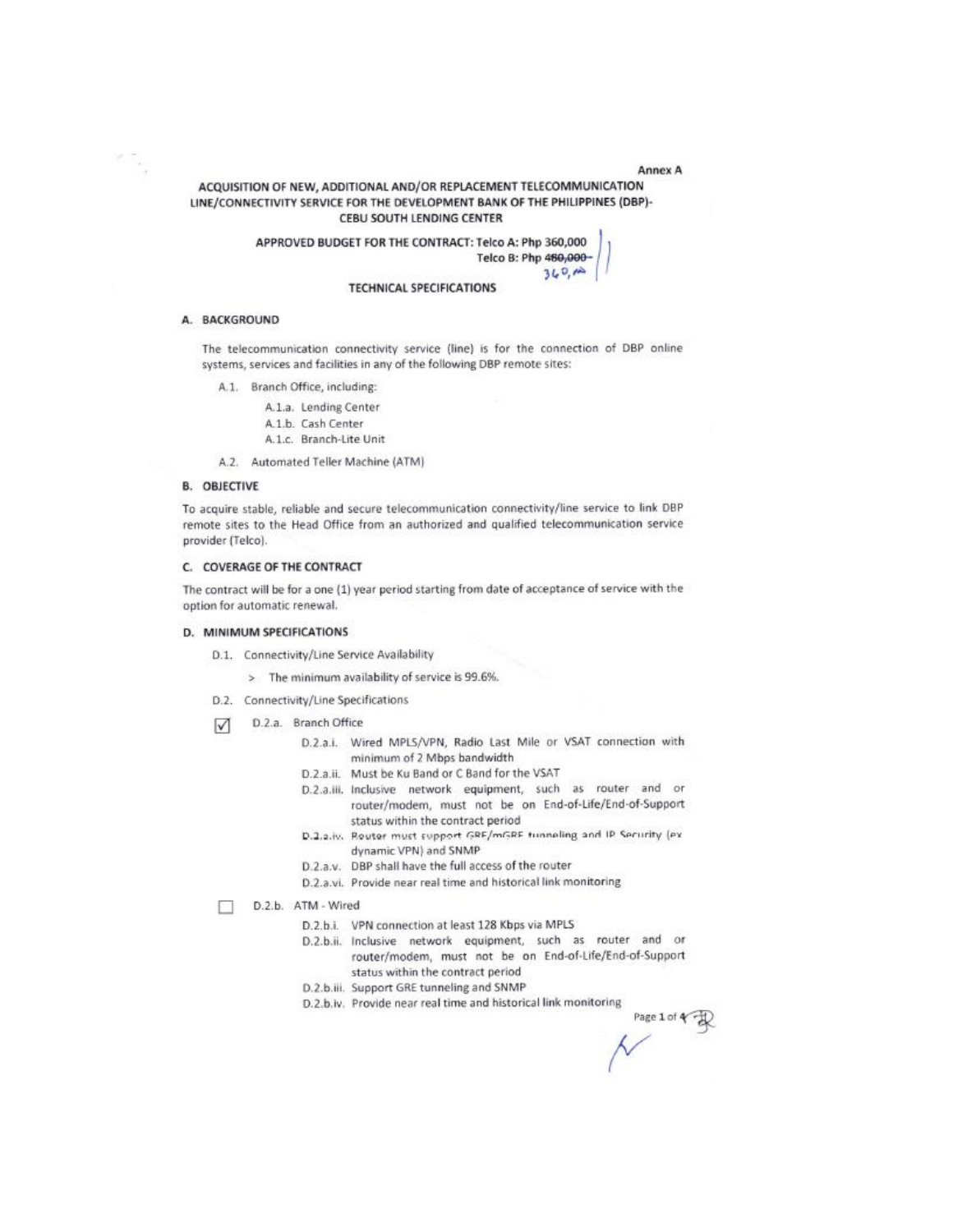- D.2.c. ATM Wireless
	- D.2.c.i. Provide data transmission function by public GPRS/ GSM network or higher
	- D.2.a.vii. Inclusive network equipment, such as router and or router/modem, must not be on End-of-Life/End-of-Support status within the contract period
	- D.2.c.ii. Support GRE Tunneling and SNMP
	- D.2.c.iii. Provide GUI access for local and remote management
	- D.2.c.iv. Operate at -30~+75°C temperature
	- D.2.c.v. Has LED status indication
	- D.2.c.vi. Support RJ45 console port
	- D.2.c.vii. Include: 1 power cord, 2 antennas, 1 console cable, 1 set documentation
	- D.2.c.viii. Provide near real time and historical link monitoring.
	- D.2.c.ix. Meet the average latency requirement of not greater than 200ms measured using the Ping utility or any similar mobile applications
	- D.2.c.x. Meet signal requirement of not less than 2 bars measured using mobile or similar devices capable of said measurement
	- D.2.c.xi. DBP shall have full access to the Modem/Router
- D.3. Support Services and Incident Management
	- D.3.a. The Telco shall provide 24 x 7 onsite, telephone and email support. For every service unavailability/downtime reported, the response time shall be within thirty (30) minutes.
	- D.3.b. Upon the occurrence of service unavailability/downtime, the Telco shall:
		- D.3.b.i. Conduct problem isolation/resolution and link restoration activities
		- D.3.b.ii. Notification via electronic mail (E-mail) and telephone within one (1) hour of the occurrence
		- D.3.b.iii. Minimum of twice a day status report to DBP via E-Mail
		- D.3.b.iv. Estimated time of arrival (ETA) if onsite activities required
		- D.3.b.v. Estimated time of resolution (ETR)
		- D.3.b.vi. Root cause
		- D.3.b.vii. Comply with DBP policies on security and confidentiality during support services.
	- D.3.c. The Telco shall submit an incident report stating the reason/s for the outage and detailing the steps undertaken to resolve a particular problem upon DBP's request.
- D.4. Service Performance Review
	- > The Telco shall conduct a performance review session at least once every quarter of a year

#### E. TELECOMMUNICATION CONNECTIVITY/LINE REQUIREMENT CLASSIFICATION

The primary objective of the following provisions is to have multiple Telcos per site, providing service redundancy, high availability and avoiding single point of failure.

- T E.1. New Telecommunication Line Requirement
	- E.1.a. Covered Sites

Page 2 of 4  $\frac{1}{\sqrt{2}}$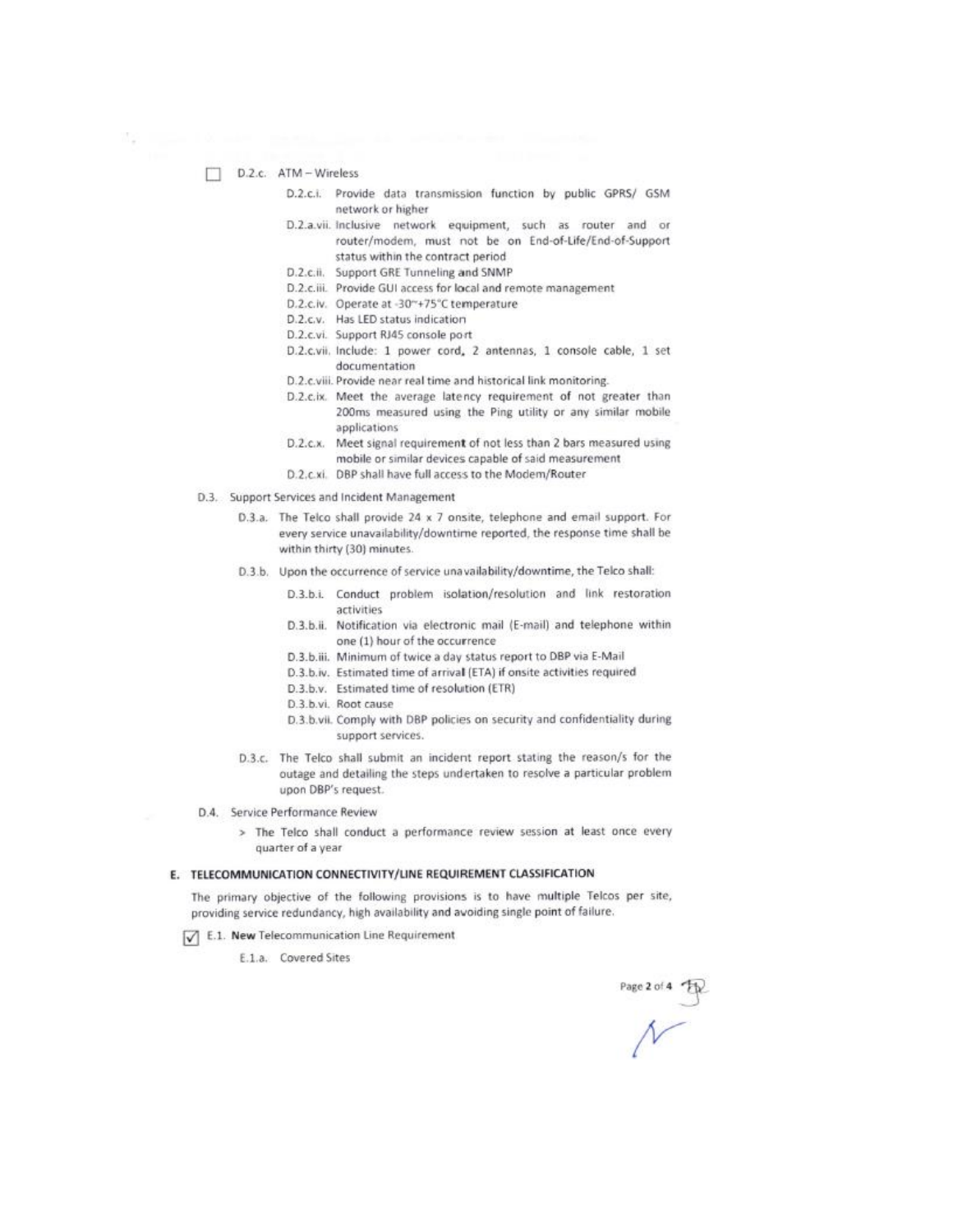> New remotes sites

E.1.b. Telco Selection Criteria

- > Telecommunication Line for Branch Office
	- E.1.b.i. Two (2) different Telcos (Telco A and Telco B) shall be selected
	- E.1.b.ii. Telco A is the lowest (winning) provider
	- E.1.b.iii. Telco B is the second lowest provider
- Telecommunication Line for Additional ATM Facility of a Branch  $\infty$ Office
	- E.1.b.iv. The Telco must be different from the one which has the majority or most of the telecommunication connectivity services provided for the ATM/s of that Branch Office
- E.2. Additional Telecommunication Line Requirement п
	- E.2.a. Covered Sites

> For existing sites with existing telecommunication line/s

- E.2.b. Telco Exception
	- > The Telco/s of the existing line/s servicing the site shall not be invited and will not be allowed to participate
- n E.3. Replacement Telecommunication Line Requirement
	- E.3.a. Covered Sites
		- > For existing sites with existing telecommunication line/s
	- E.3.b. Telco Exception
		- E.3.b.i. For Telco Redundancy Replacement
			- > The Telco of the existing line/s servicing the site including the one to be replaced shall not be invited and will not be allowed to participate
		- E.3.b.ii. Replacement for the Purpose of Telecommunication Line Capacity (Bandwidth) Upgrade
			- The Telco of the other existing line/s servicing the site (i.e., other than the one to be replaced) shall not be invited and will not be allowed to participate
		- E.3.b.iii. For Wireless to Wired Facility Replacement
			- > The Telco of the other existing line/s servicing the site (i.e., other than the one to be replaced) shall not be invited and will not be allowed to participate

## F. DISCONTINUANCE OF SERVICE

DBP can opt to discontinue the service within the contract period without pre-termination fee/s, if the Telco provider fails to meet the required minimum availability of service, specified in item D.1, for three (3) consecutive months (3-strike rule)

#### G. PAYMENT

The payment shall be in a monthly basis every after the service acceptance.

Page 3 of  $\overline{A}$